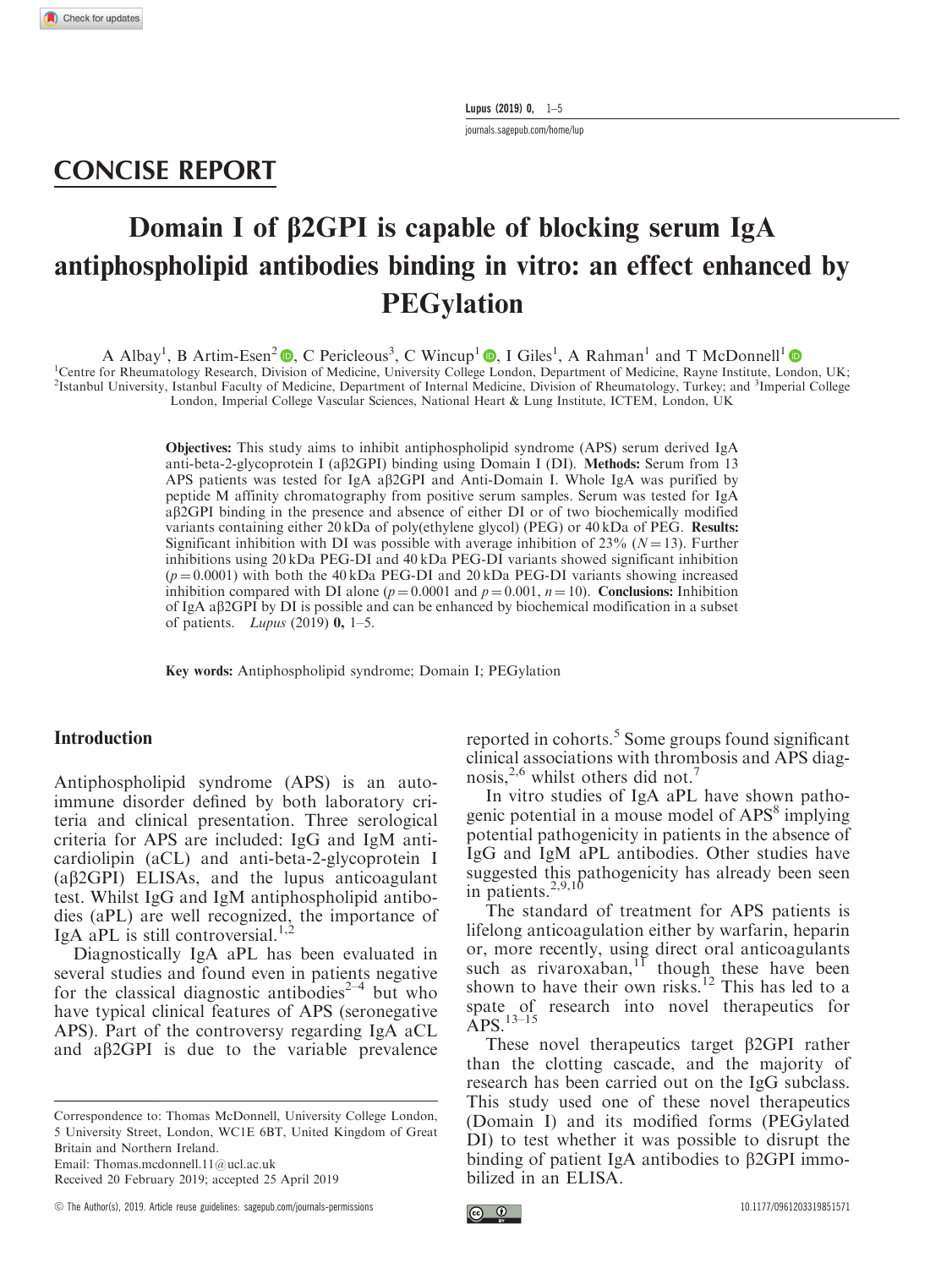#### Materials and methods

#### Patient selection

Thirteen patients were selected from the University College London Hospital (UCLH) and University of Istanbul cohorts of patients with APS, with or without systemic lupus erythematosus (SLE). Patient sera were tested previously for IgG, IgM and IgA a $\beta$ 2GPI and Anti-Domain I positivity.<sup>2</sup> Data on positivity for aCL and lupus anticoagulant (LA) were taken from clinic records. Patients with known IgA positivity were selected for this study.

#### Preparation of DI and PEG-DI

DI was prepared as previously and PEGylated as described.<sup>13</sup> Briefly: protein was produced bacterially in *Escherichia Coli* and folded manually through dilution. Purification was by Immobilised Metal Affinity Chromatography (IMAC), Cation Exchange Chromatography (CEX) and gel filtration. PEGylation was carried out using TheraPEGR targeting disulphide bonds. Two conjugates were produced using 20 kDa and 40 kDa poly(ethylene glycol) (PEG). Expression tag was removed by FXa cleavage and protein was dialysed against phosphate-buffered saline before quantification and storage. Concentrations of PEGylated conjugates were expressed in terms of mass of DI.

#### Serum IgG depletion

Serum samples of IgG/IgA a $\beta$ 2GPI positive patients were depleted using protein G beads. Serum samples were diluted 1:1 with binding buffer (10 mM NaPO4,  $100 \text{ mM NaCl}, \text{pH } 7.4$ ) and applied to  $100 \mu$ l of protein G beads (Sigma) for 1 h rotating at room temperature. Samples were centrifuged  $(13,000 g, 10 min, 4°C)$  and supernatant stored for analysis. Samples were washed with  $500 \mu l$  of binding buffer, centrifuged and bound IgG was eluted with glycine (0.1M, pH 2.3) rotating for 1 h before centrifugation and neutralization with  $10 \mu l$  of Tris (1 M, pH 9.0) per  $100 \mu l$  of glycine.

#### Serum IgA purification

IgA antibodies were purified using a peptide M column (Sigma). Purification was as for serum IgG depletion with the following exception: serum was diluted 2:1 with 10 mM sodium phosphate pH 7.2 and loaded onto a 1 ml column.

#### Direct IgA aß2GPI ELISA and inhibition ELISA

Direct ELISAs for IgG and IgA a $\beta$ 2GPI were as previously described.<sup>2</sup> The IgA a $\beta$ 2GPI inhibition

ELISA was carried out as in McDonnell et al.<sup>13</sup> with the following alterations: secondary antibody was an anti-human IgA (Abcam) at a dilution of 1:10,000 and substrate was applied for 20 min before being stopped. DI was used at concentrations ranging from  $25 \mu g/ml$  to  $100 \mu g/ml$ ,  $20 \kappa Da$ and 40 kDa PEGylated proteins were used at  $50 \mu g/ml$ . Purified IgA was used between  $12.5 \,\mu$ g/ml and  $25 \,\mu$ g/ml of IgA, depleted serum was used at dilutions between 1:12.5 and 1:25 to achieve an optical density (OD) of between 0.4 and 0.8.

#### Statistical analysis

PRISM and Stata programmes were used to carry out one-way analysis of variance and non-parametric Mann–Whitney t-tests.

#### **Results**

Table 1 shows the characteristics of the 13 patients tested; 11 had venous thrombosis, one had suffered pregnancy morbidity and one patient had both venous thrombosis and pregnancy morbidity. The mean IgA aDI and a $\beta$ 2GPI levels were high (42.4) and 68.7 units respectively). Lower levels of IgG aDI and a $\beta$ 2GPI were seen in these patients (22.6) and 26.1 units respectively). Of the 13 patients, seven also had SLE and 10 had LA positivity. Patients were recruited from both the UCLH cohort of APS patients and a Turkish cohort from the University of Istanbul.

Table 1 Demographic and disease based details for patients involved in the study

|                   | $APS N = 13$           |
|-------------------|------------------------|
| <b>VT</b>         | 11                     |
| <b>PM</b>         |                        |
| VT/PM             |                        |
| Gender            | Four male, nine female |
| Age               | 46.2 $(\pm 19.1)$      |
| IgA aDI           | 38 $(\pm 32)$          |
| IgA $a\beta 2GPI$ | 65 $(\pm 39)$          |
| IgG aDI           | 21 $(\pm 35)$          |
| IgG aβ2GPI        | $25 (\pm 34)$          |
| LA                | 10                     |
| <b>SLE</b>        | 7                      |

<sup>a</sup>β2GPI: anti-beta-2-glycoprotein I; aDI: anti-Domain I; APS: antiphospholipid syndrome; LA: lupus anticoagulant; PM: Pregnancy Morbidity; SLE: systemic lupus erythematosus; VT: Venous **Thrombosis**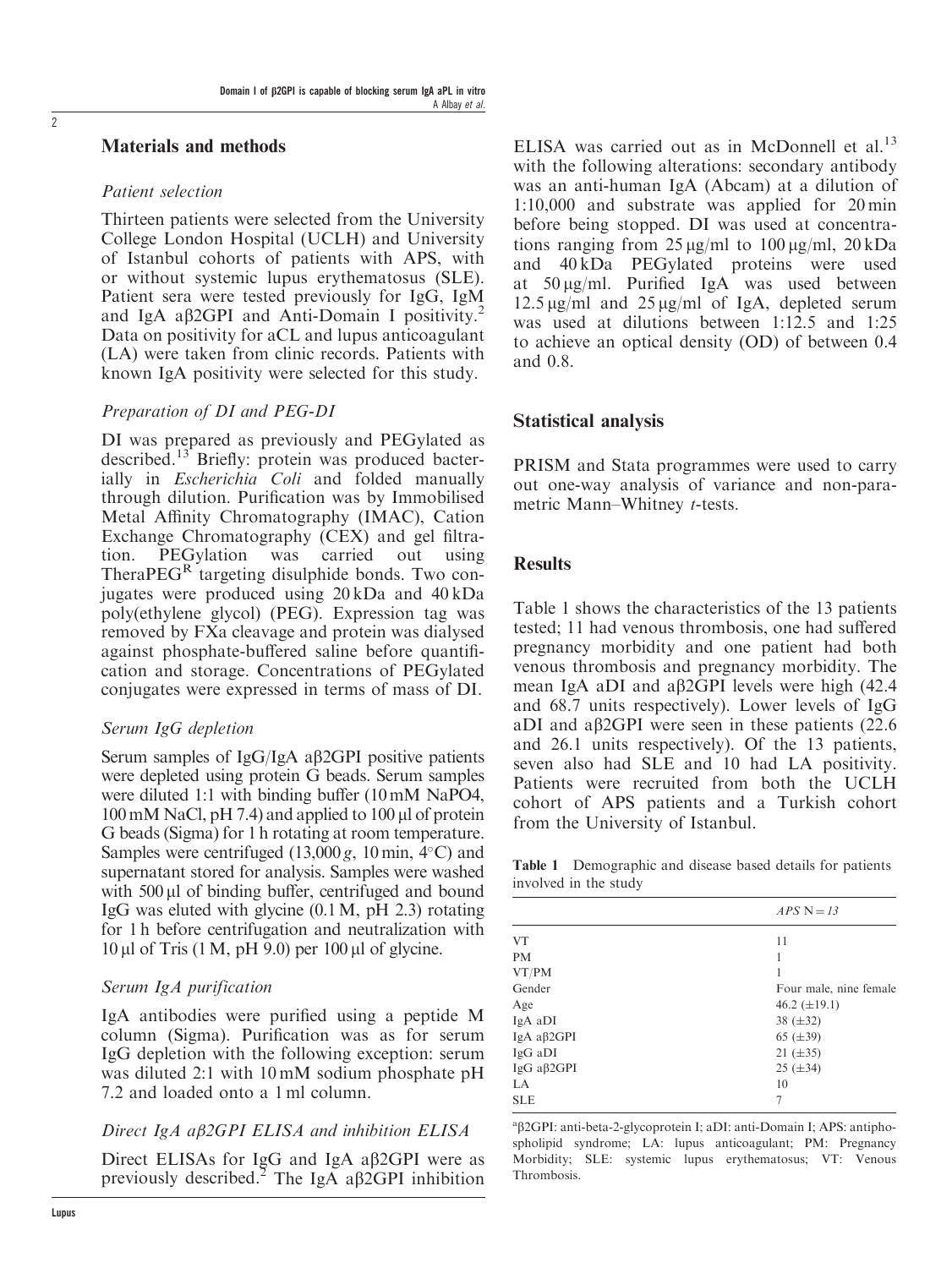#### Domain I inhibits patient IgA binding to  $\beta$ 2GPI in serum in a dose-dependent manner

Initially serum samples from patients  $(N = 13)$  were screened for inhibition with increasing doses of DI  $(0-100 \,\mu g/ml)$ . As shown in Figure 1(a) patients clustered into three groups: no or little inhibition (cluster 1,  $n = 4$ ), low inhibition (<40% inhibition at 100  $\mu$ g/ml, cluster 2,  $n = 5$ ) and high inhibition  $(>40\%$ inhibition at 100 µg/ml, cluster 3,  $n = 4$ ). Dose-dependent inhibition for clusters 2 and 3 can be seen in Figure 1(a). Significant differences were seen between clusters 1 and 2 and clusters 1 and 3 (Figure 1(a)).

Inhibition with 20 kDa PEG-DI and 40 kDa PEG-DI was carried out at  $50 \mu g/ml$ . Inhibition can be seen in Figure 1(b), which includes 10 patients from all three clusters. There was significant ( $p < 0.05$ ) enhancement of inhibition for both PEGylated forms in comparison with non-PEGylated DI.

Another interesting result was the difference in inhibition for patients with high and low IgG and IgA. Patients in cluster 1 with low inhibition also had the lowest levels of both IgG and IgA a<sub>b2GPI</sub> (5.08 GBIU and 44.48 ABIU) and aDI (6.02 GDU, 19.92 aDU). Those patients with moderate inhibition in cluster 2 had high IgA (77.08 ABIU, 45.21 ADU) but lower IgG (18.8 GBIU, 9.82 GDU) whereas those in cluster 3 with the highest inhibition had both high IgG and IgA a $\beta$ 2GPI (64.28) ABIU, 56.63 GBIU) and aDI (53.65 ADU and 52.08 GDU).

To analyse further the high-level inhibition of IgA ab2GPI binding in serum from patients in cluster 3 we carried out further tests on serum depleted of IgG and on purified IgA samples.

#### IgG depleted serum retains its IgA a $\beta$ 2GPI activity, which is inhibited by non-PEG-DI

Samples from three of the four cluster 3 patients (patients 1, 2 and 4 in Figure 1(c)) showed significant IgG ab2GPI depletion demonstrated by loss of  $>80\%$  binding in an IgG a $\beta$ 2GPI ELISA (Supplementary Material Figure 1 online).





(a) The inhibition of IgA ab2GPI in serum from 13 patients separated into three clusters. Cluster 1 had no inhibition, cluster 2 had moderate inhibition and cluster 3 had the highest inhibition. Significant differences are seen between clusters 1 and 3 at concentrations  $\geq$  50  $\mu$ g/ml DI and between clusters 1 and 2 at  $\geq$  75  $\mu$ g/ml DI. (b) Inhibition by DI and PEG-DI in 10 of these patients tested with 20 kDa PEG-DI and 40 kDa PEG-DI. Both PEGylated variants show significantly enhanced inhibition. (c) Inhibition by non-PEGylated DI in IgG depleted serum for all four patients from cluster 3. Inhibition can be seen in all four patients and is dose-dependent in three cases. (d) Inhibition of purified IgA from three of the patients from cluster 4 (it was not possible to purify sufficient IgA from serum of patient 2). Inhibition can be seen in all three patients. aβ2GPI: anti-beta-2-glycoprotein I; DI: Domain I; PEG: poly(ethylene glycol)

3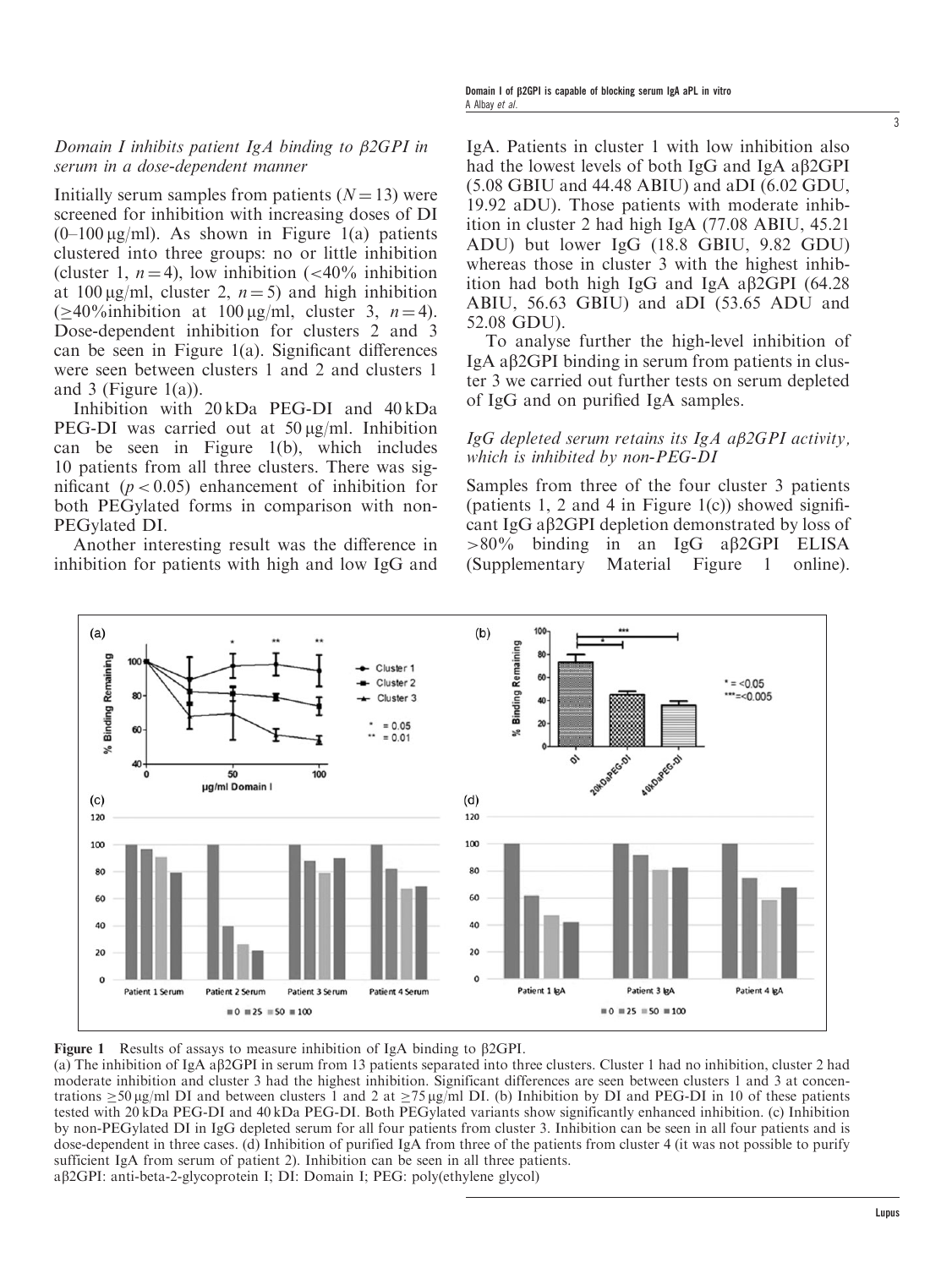IgG-depleted samples retained their IgA ab2GPI activity sufficiently to carry out further inhibition experiments using a dilution that gave an OD between 0.4 and 0.6 (12.5–25  $\mu$ g/ml) in the absence of inhibitor. Doses of DI ranging between  $25 \mu g/ml$ and 100 µg/ml showed dose-dependent inhibition of IgA a $\beta$ 2GPI activity (Figure 1(c)) for patients 1, 2 and 4.

#### Inhibition of purified  $IgA$  a $\beta$ 2GPI binding

Purified IgA was derived from serum of three patients (1, 3 and 4). Two of these (1 and 4) showed dose-dependent inhibition between 25 and  $100 \mu g/ml$  of DI. This can be seen in Figure 1(d). These results mirrored the effects of non-PEGylated DI in IgG depleted serum.

#### Discussion and conclusions

In this study we have shown that it is possible to inhibit the binding of both purified and serum IgA from APS patients from binding to  $\beta$ 2GPI.

Interestingly, the inhibitory effect seen with DI was enhanced by PEGylation. This is an unusual phenomenon; the majority of PEGylated proteins lose their natural affinity for ligands. One possible explanation is that this apparent increase may also be due to stabilizing the epitope on DI or due to an increased purity of DI. An alternative theory may be that DI has aggregated and as such is presenting multiple epitopes. However, we studied this possibility via a gel-filtration method and also with native polyacrylamide gel electrophoresis and saw no aggregation. The potential for aggregation is also higher in the non-PEGylated protein as PEGylation has been shown to reduce aggregation.<sup>16,17</sup> These results are in contrast to our previous research using  $I \nsubseteq G$  a $\beta$ 2GPI antibodies where significant inhibitory potential of DI was retained but not enhanced after PEGylation.<sup>13</sup>

The strongest inhibition was seen in those patients with both high IgA aDI/a $\beta$ 2GPI and high IgG aDI/a $\beta$ 2GPI. To distinguish the effects of IgG and IgA inhibition we carried out experiments using IgG-depleted serum and purified IgA. The results obtained with total serum, IgG-depleted serum and purified IgA cannot be compared directly in a quantitative way due to the differences in sample preparation. However, a qualitative comparison shows that inhibition of IgA a $\beta$ 2GPI was seen in IgG depleted samples and in purified IgA for all but one sample. This sample (from patient 3) was notable because it had particularly high levels

of IgG and IgA a $\beta$ 2GPI binding and because it was not possible to deplete the IgG a $\beta$ 2GPI. It is possible that the poor inhibition in this sample was because of a particularly high level of antibody binding (both isotypes).

This study utilized patients from two different centres with different ethnic backgrounds; however, the numbers are small. Further studies with larger cohorts would aid in interpreting these results.

This study shows it is possible to inhibit the binding of IgA from patients to  $\beta$ 2GPI in an ELISA using DI and PEG-DI and suggests that the most efficient inhibition is seen in patients with dual positivity for IgG and IgA antibodies. It also raises the interesting result that PEGylation may increase the ability to inhibit IgA from patients; however, larger studies are required for this to be confirmed.

#### Key messages

- . Domain I of beta-2-glycoprotein I is capable of inhibiting IgA antibody binding.
- . Biochemical modification of Domain I can increase antibody binding.
- . Patients' serum most inhibited by Domain I contained both high IgA and IgG.

#### Acknowledgements

Ethics: This study was carried out in accordance with the recommendations of London Hampstead Research Ethics Committee Ref No 12/LO/0373 with written informed consent from all subjects. All subjects gave written informed consent in accordance with the Declaration of Helsinki. The protocol was approved by the London Hampstead Research Ethics Committee Ref No 12/LO/0373. Author contribution: AA carried out practical work and analysis, Turkish cohort supplied by BAE, CP contributed to critical analysis, CW, IG and AR aided with preparation of the manuscript and critical analysis. TM carried out practical work, wrote the manuscript, supervised AA and devised the project.

#### Declaration of conflicting interests

The authors declared the following potential conflicts of interest with respect to the research, authorship, and/or publication of this article: TM, IG, AR and CP are inventors on the patent for PEGylated DI.

4